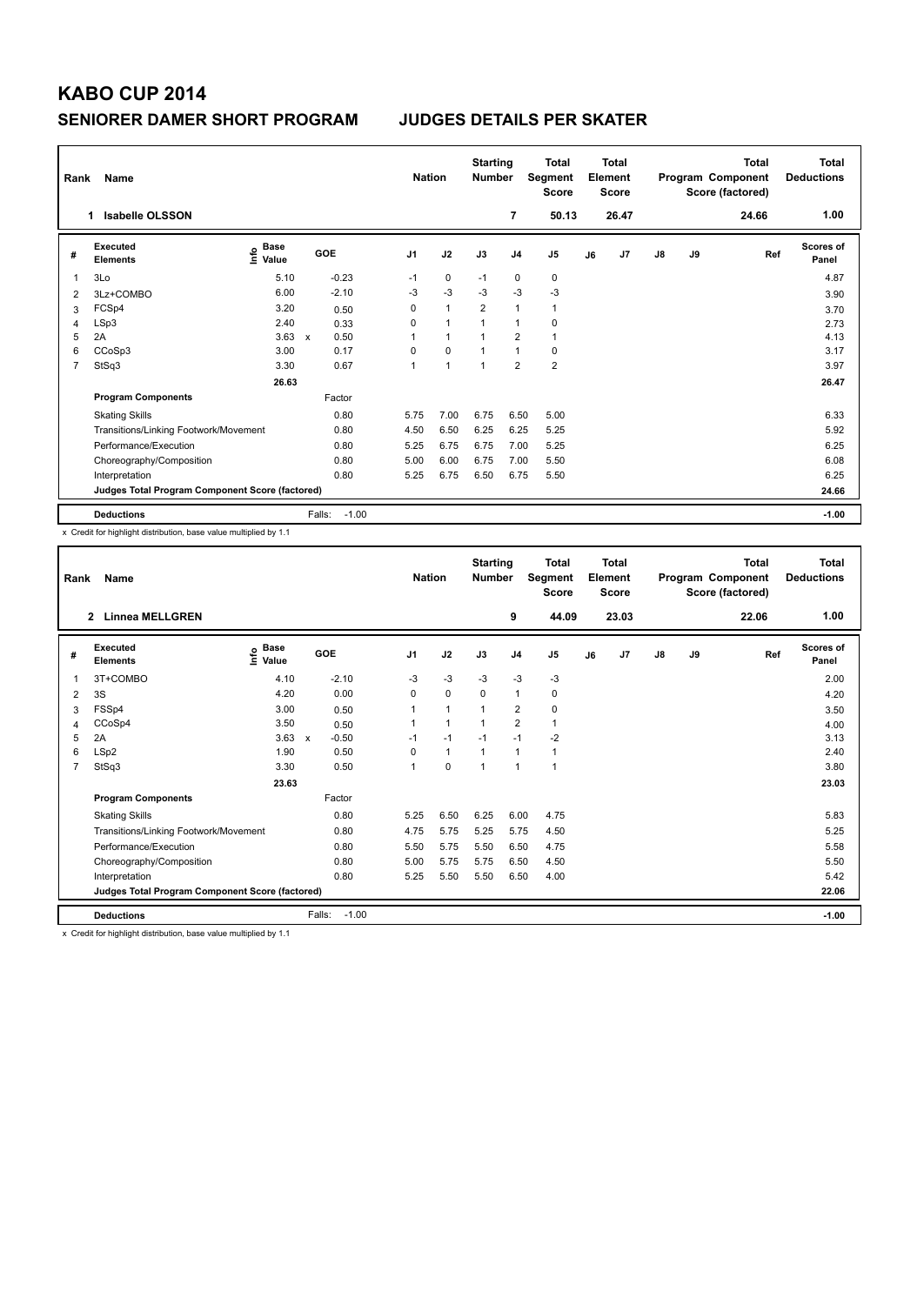| Rank           | Name                                            |         | <b>Starting</b><br><b>Nation</b><br><b>Number</b> |                   |                | <b>Total</b><br>Segment<br><b>Score</b> | <b>Total</b><br>Element<br><b>Score</b><br>17.00 |                |                |    | Total<br>Program Component<br>Score (factored) | Total<br><b>Deductions</b> |    |       |                           |
|----------------|-------------------------------------------------|---------|---------------------------------------------------|-------------------|----------------|-----------------------------------------|--------------------------------------------------|----------------|----------------|----|------------------------------------------------|----------------------------|----|-------|---------------------------|
|                | Johanna WICK<br>3                               |         |                                                   |                   |                |                                         |                                                  | 5              | 34.54          |    |                                                |                            |    | 18.54 | 1.00                      |
| #              | Executed<br><b>Elements</b>                     | ١nfo    | <b>Base</b><br>Value                              | GOE               | J <sub>1</sub> | J2                                      | J3                                               | J <sub>4</sub> | J <sub>5</sub> | J6 | J7                                             | $\mathsf{J}8$              | J9 | Ref   | <b>Scores of</b><br>Panel |
| $\overline{1}$ | 2A<                                             | $\prec$ | 2.30                                              | $-1.50$           | -3             | $-3$                                    | $-3$                                             | $-3$           | $-3$           |    |                                                |                            |    |       | 0.80                      |
| 2              | 3T<<+COMBO                                      | <<      | 1.30                                              | $-0.60$           | $-3$           | $-3$                                    | $-3$                                             | $-3$           | $-3$           |    |                                                |                            |    |       | 0.70                      |
| 3              | LSp4                                            |         | 2.70                                              | 1.00              | $\overline{2}$ | $\overline{2}$                          | 2                                                | 2              | $\overline{2}$ |    |                                                |                            |    |       | 3.70                      |
| 4              | 3S<<                                            | <<      | 1.30                                              | $-0.60$           | $-3$           | $-3$                                    | $-3$                                             | $-3$           | $-3$           |    |                                                |                            |    |       | 0.70                      |
| 5              | StSq3                                           |         | 3.30                                              | 0.50              | 1              | $\mathbf{1}$                            |                                                  | 2              | $\mathbf{1}$   |    |                                                |                            |    |       | 3.80                      |
| 6              | CCoSp4                                          |         | 3.50                                              | 0.50              | $\Omega$       | $\mathbf{1}$                            |                                                  | 2              | $\mathbf{1}$   |    |                                                |                            |    |       | 4.00                      |
| 7              | FCSp3                                           |         | 2.80                                              | 0.50              | $-1$           | $\overline{2}$                          | 1                                                | $\mathbf{1}$   | $\mathbf{1}$   |    |                                                |                            |    |       | 3.30                      |
|                |                                                 |         | 17.20                                             |                   |                |                                         |                                                  |                |                |    |                                                |                            |    |       | 17.00                     |
|                | <b>Program Components</b>                       |         |                                                   | Factor            |                |                                         |                                                  |                |                |    |                                                |                            |    |       |                           |
|                | <b>Skating Skills</b>                           |         |                                                   | 0.80              | 3.75           | 5.50                                    | 4.75                                             | 4.50           | 4.25           |    |                                                |                            |    |       | 4.50                      |
|                | Transitions/Linking Footwork/Movement           |         |                                                   | 0.80              | 3.50           | 5.00                                    | 4.50                                             | 4.50           | 4.50           |    |                                                |                            |    |       | 4.50                      |
|                | Performance/Execution                           |         |                                                   | 0.80              | 4.25           | 5.25                                    | 4.75                                             | 4.50           | 4.75           |    |                                                |                            |    |       | 4.67                      |
|                | Choreography/Composition                        |         |                                                   | 0.80              | 4.00           | 5.50                                    | 4.75                                             | 5.00           | 4.75           |    |                                                |                            |    |       | 4.83                      |
|                | Interpretation                                  |         |                                                   | 0.80              | 4.00           | 5.00                                    | 4.50                                             | 4.75           | 4.75           |    |                                                |                            |    |       | 4.67                      |
|                | Judges Total Program Component Score (factored) |         |                                                   |                   |                |                                         |                                                  |                |                |    |                                                |                            |    |       | 18.54                     |
|                | <b>Deductions</b>                               |         |                                                   | $-1.00$<br>Falls: |                |                                         |                                                  |                |                |    |                                                |                            |    |       | $-1.00$                   |

< Under-rotated jump << Downgraded jump

| Rank           | Name                                            |      | <b>Starting</b><br><b>Nation</b><br><b>Number</b> |            |                | Total<br>Segment<br><b>Score</b> |          | <b>Total</b><br>Element<br><b>Score</b> |                |    | <b>Total</b><br>Program Component<br>Score (factored) | <b>Total</b><br><b>Deductions</b> |    |       |                           |
|----------------|-------------------------------------------------|------|---------------------------------------------------|------------|----------------|----------------------------------|----------|-----------------------------------------|----------------|----|-------------------------------------------------------|-----------------------------------|----|-------|---------------------------|
|                | <b>Fredrica LASOME</b><br>4                     |      |                                                   |            |                |                                  |          | 3                                       | 33.91          |    | 16.99                                                 |                                   |    | 16.92 | 0.00                      |
| #              | Executed<br><b>Elements</b>                     | lnfo | <b>Base</b><br>Value                              | <b>GOE</b> | J <sub>1</sub> | J2                               | J3       | J <sub>4</sub>                          | J <sub>5</sub> | J6 | J7                                                    | J8                                | J9 | Ref   | <b>Scores of</b><br>Panel |
| 1              | 2A                                              |      | 3.30                                              | 0.33       | 0              | $\mathbf{1}$                     | 1        | 1                                       | 0              |    |                                                       |                                   |    |       | 3.63                      |
| 2              | $3S < +2T$                                      | <<   | 2.60                                              | $-0.47$    | $-2$           | $-3$                             | $-2$     | $-2$                                    | $-3$           |    |                                                       |                                   |    |       | 2.13                      |
| 3              | LSp2                                            |      | 1.90                                              | 0.50       | 1              | $\mathbf{1}$                     | 1        | 1                                       | 0              |    |                                                       |                                   |    |       | 2.40                      |
| 4              | 3Lo<<                                           | <<   | 1.80                                              | $-0.90$    | -3             | $-3$                             | $-3$     | $-3$                                    | $-3$           |    |                                                       |                                   |    |       | 0.90                      |
| 5              | FSSp3                                           |      | 2.60                                              | 0.00       | $\Omega$       | 0                                | $\Omega$ | $\mathbf 0$                             | $-1$           |    |                                                       |                                   |    |       | 2.60                      |
| 6              | StSq2                                           |      | 2.60                                              | 0.33       | 1              | 0                                | 1        | 1                                       | 0              |    |                                                       |                                   |    |       | 2.93                      |
| $\overline{7}$ | CCoSp2                                          |      | 2.50                                              | $-0.10$    | $-1$           | 0                                | $\Omega$ | $-1$                                    | 0              |    |                                                       |                                   |    |       | 2.40                      |
|                |                                                 |      | 17.30                                             |            |                |                                  |          |                                         |                |    |                                                       |                                   |    |       | 16.99                     |
|                | <b>Program Components</b>                       |      |                                                   | Factor     |                |                                  |          |                                         |                |    |                                                       |                                   |    |       |                           |
|                | <b>Skating Skills</b>                           |      |                                                   | 0.80       | 4.25           | 5.00                             | 4.75     | 4.25                                    | 4.00           |    |                                                       |                                   |    |       | 4.42                      |
|                | Transitions/Linking Footwork/Movement           |      |                                                   | 0.80       | 4.00           | 4.25                             | 4.25     | 4.00                                    | 3.75           |    |                                                       |                                   |    |       | 4.08                      |
|                | Performance/Execution                           |      |                                                   | 0.80       | 3.75           | 4.50                             | 4.50     | 4.50                                    | 4.00           |    |                                                       |                                   |    |       | 4.33                      |
|                | Choreography/Composition                        |      |                                                   | 0.80       | 4.00           | 4.25                             | 4.50     | 5.00                                    | 3.75           |    |                                                       |                                   |    |       | 4.25                      |
|                | Interpretation                                  |      |                                                   | 0.80       | 4.00           | 4.00                             | 4.25     | 4.75                                    | 4.00           |    |                                                       |                                   |    |       | 4.08                      |
|                | Judges Total Program Component Score (factored) |      |                                                   |            |                |                                  |          |                                         |                |    |                                                       |                                   |    |       | 16.92                     |
|                | <b>Deductions</b>                               |      |                                                   |            |                |                                  |          |                                         |                |    |                                                       |                                   |    |       | 0.00                      |

<< Downgraded jump

I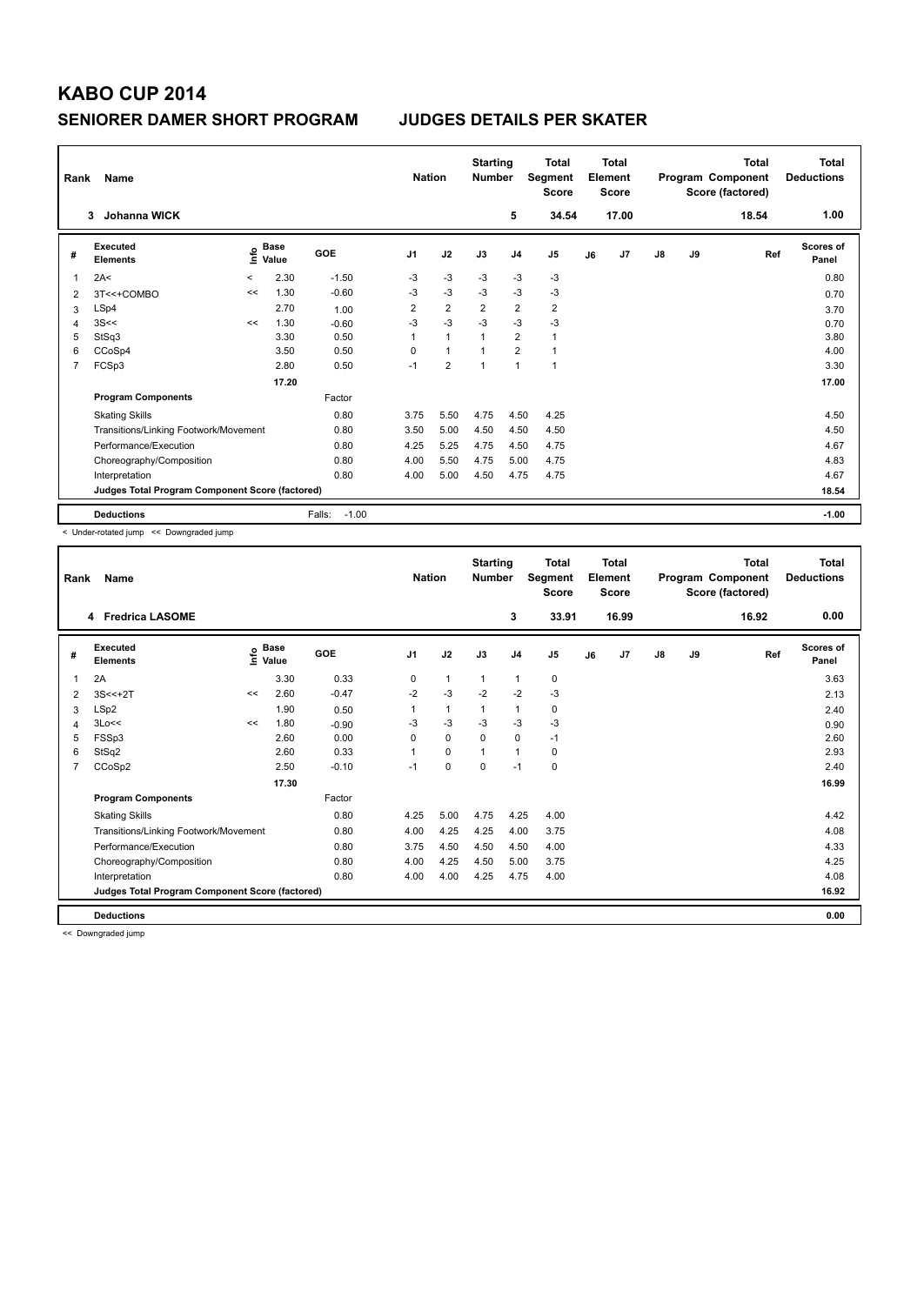| Rank           | <b>Name</b>                                     |         | <b>Nation</b>        |                   |                | <b>Starting</b><br><b>Total</b><br>Segment<br><b>Number</b><br><b>Score</b> |                | <b>Total</b><br>Element<br><b>Score</b> |                         |    |                | Total<br>Program Component<br>Score (factored) | Total<br><b>Deductions</b> |       |                           |
|----------------|-------------------------------------------------|---------|----------------------|-------------------|----------------|-----------------------------------------------------------------------------|----------------|-----------------------------------------|-------------------------|----|----------------|------------------------------------------------|----------------------------|-------|---------------------------|
|                | Rosanna SOUFIZADEH<br>5                         |         |                      |                   |                |                                                                             |                | $\mathbf{2}$                            | 32.73                   |    | 17.83          |                                                |                            | 16.90 | 2.00                      |
| #              | Executed<br><b>Elements</b>                     | lnfo    | <b>Base</b><br>Value | GOE               | J <sub>1</sub> | J2                                                                          | J3             | J <sub>4</sub>                          | J <sub>5</sub>          | J6 | J <sub>7</sub> | $\mathsf{J}8$                                  | J9                         | Ref   | <b>Scores of</b><br>Panel |
| $\mathbf{1}$   | 3S+COMBO                                        |         | 4.20                 | $-2.10$           | $-3$           | $-3$                                                                        | $-3$           | $-3$                                    | $-3$                    |    |                |                                                |                            |       | 2.10                      |
| 2              | 2A<                                             | $\prec$ | 2.30                 | $-1.50$           | $-3$           | $-3$                                                                        | $-3$           | $-3$                                    | $-3$                    |    |                |                                                |                            |       | 0.80                      |
| 3              | FCSp4                                           |         | 3.20                 | 0.83              | 0              | 3                                                                           | $\overline{2}$ | $\mathbf{1}$                            | $\overline{\mathbf{c}}$ |    |                |                                                |                            |       | 4.03                      |
| $\overline{4}$ | 2F                                              |         | 1.80                 | $-0.90$           | $-3$           | $-3$                                                                        | $-3$           | $-3$                                    | $-3$                    |    |                |                                                |                            |       | 0.90                      |
| 5              | LSp3                                            |         | 2.40                 | 0.83              | $\overline{2}$ | $\overline{2}$                                                              | $\overline{2}$ | $\mathbf{1}$                            | $\mathbf{1}$            |    |                |                                                |                            |       | 3.23                      |
| 6              | StSq2                                           |         | 2.60                 | 0.17              | $\Omega$       | $\mathbf{1}$                                                                |                | $\Omega$                                | 0                       |    |                |                                                |                            |       | 2.77                      |
| $\overline{7}$ | CCoSp4                                          |         | 3.50                 | 0.50              | 1              | $\overline{1}$                                                              | $\overline{1}$ | $\mathbf{1}$                            | $\pmb{0}$               |    |                |                                                |                            |       | 4.00                      |
|                |                                                 |         | 20.00                |                   |                |                                                                             |                |                                         |                         |    |                |                                                |                            |       | 17.83                     |
|                | <b>Program Components</b>                       |         |                      | Factor            |                |                                                                             |                |                                         |                         |    |                |                                                |                            |       |                           |
|                | <b>Skating Skills</b>                           |         |                      | 0.80              | 4.25           | 5.25                                                                        | 5.00           | 3.75                                    | 4.00                    |    |                |                                                |                            |       | 4.42                      |
|                | Transitions/Linking Footwork/Movement           |         |                      | 0.80              | 3.75           | 4.50                                                                        | 4.25           | 3.50                                    | 3.75                    |    |                |                                                |                            |       | 3.92                      |
|                | Performance/Execution                           |         |                      | 0.80              | 4.00           | 4.75                                                                        | 4.75           | 4.50                                    | 4.00                    |    |                |                                                |                            |       | 4.42                      |
|                | Choreography/Composition                        |         |                      | 0.80              | 3.75           | 4.50                                                                        | 5.00           | 4.00                                    | 4.00                    |    |                |                                                |                            |       | 4.17                      |
|                | Interpretation                                  |         |                      | 0.80              | 4.00           | 4.75                                                                        | 4.50           | 4.00                                    | 3.75                    |    |                |                                                |                            |       | 4.17                      |
|                | Judges Total Program Component Score (factored) |         |                      |                   |                |                                                                             |                |                                         |                         |    |                |                                                |                            |       | 16.90                     |
|                | <b>Deductions</b>                               |         |                      | $-2.00$<br>Falls: |                |                                                                             |                |                                         |                         |    |                |                                                |                            |       | $-2.00$                   |

< Under-rotated jump

| Melanie KAJANNE-KÄLLSTRÖM<br>6<br>30.72<br>15.00<br>17.72<br>6                                                                                                                             | 2.00                      |
|--------------------------------------------------------------------------------------------------------------------------------------------------------------------------------------------|---------------------------|
|                                                                                                                                                                                            |                           |
| <b>Base</b><br>Executed<br><u>info</u><br>GOE<br>J2<br>J <sub>1</sub><br>J3<br>J <sub>4</sub><br>J <sub>5</sub><br>J7<br>$\mathsf{J}8$<br>J9<br>J6<br>Ref<br>#<br><b>Elements</b><br>Value | <b>Scores of</b><br>Panel |
| $-3$<br>3Lo<+COMBO<br>$-2.10$<br>$-3$<br>$-3$<br>$-3$<br>3.60<br>$-3$<br>1<br>$\prec$                                                                                                      | 1.50                      |
| $-3$<br>$-3$<br>$-3$<br>$-3$<br>$-0.60$<br>$-3$<br>1.10<br>2A<<<br><<<br>2                                                                                                                 | 0.50                      |
| FSSp3<br>0<br>2.60<br>$\Omega$<br>$\mathbf{1}$<br>$-1$<br>0.00<br>0<br>3                                                                                                                   | 2.60                      |
| $-3$<br>$-3$<br>$-3$<br>$-3$<br>2S<br>$-3$<br>1.30<br>$-0.60$<br>4                                                                                                                         | 0.70                      |
| 0.50<br>CCoSp4<br>$\mathbf{1}$<br>1<br>3.50<br>1<br>$\mathbf 1$<br>1<br>5                                                                                                                  | 4.00                      |
| StSq3<br>3.30<br>0.50<br>1<br>$\mathbf{1}$<br>6<br>1                                                                                                                                       | 3.80                      |
| LSp2<br>1.90<br>0.00<br>$\Omega$<br>$\Omega$<br>$\Omega$<br>$\mathbf{1}$<br>0<br>$\overline{7}$                                                                                            | 1.90                      |
| 17.30                                                                                                                                                                                      | 15.00                     |
| Factor<br><b>Program Components</b>                                                                                                                                                        |                           |
| 0.80<br>5.75<br>4.25<br>4.00<br>4.00<br>4.75<br><b>Skating Skills</b>                                                                                                                      | 4.33                      |
| 4.75<br>Transitions/Linking Footwork/Movement<br>0.80<br>3.75<br>4.50<br>4.00<br>4.00                                                                                                      | 4.17                      |
| Performance/Execution<br>0.80<br>5.00<br>4.50<br>4.25<br>4.25<br>5.00                                                                                                                      | 4.58                      |
| Choreography/Composition<br>0.80<br>4.00<br>4.75<br>5.25<br>4.50<br>4.50                                                                                                                   | 4.58                      |
| 0.80<br>5.00<br>4.25<br>Interpretation<br>4.25<br>4.75<br>4.50                                                                                                                             | 4.50                      |
| Judges Total Program Component Score (factored)                                                                                                                                            | 17.72                     |
| $-2.00$<br><b>Deductions</b><br>Falls:                                                                                                                                                     | $-2.00$                   |

< Under-rotated jump << Downgraded jump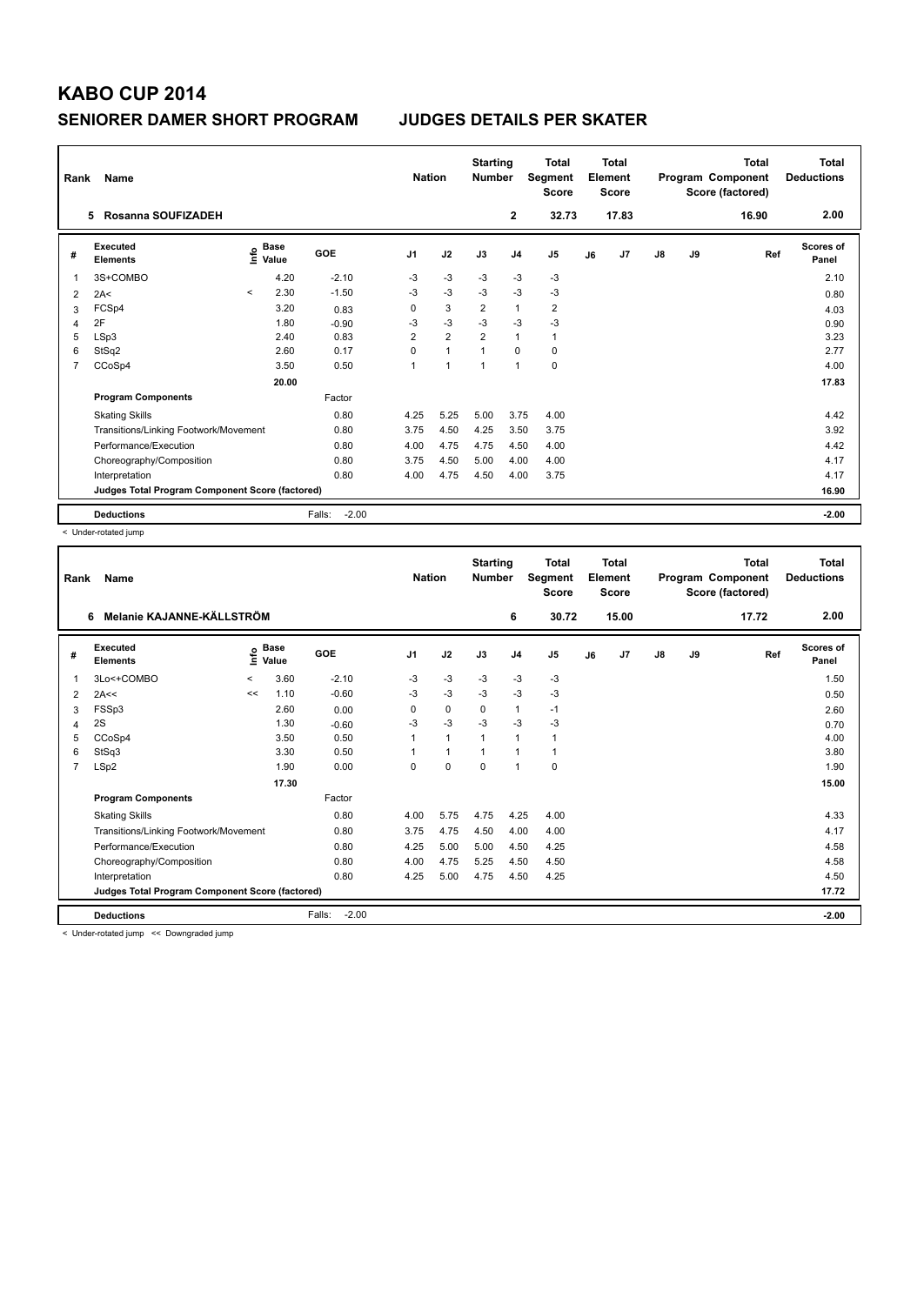| Rank           | <b>Name</b>                                     |         | <b>Starting</b><br><b>Nation</b><br><b>Number</b> |              | <b>Total</b><br>Segment<br><b>Score</b> |                | <b>Total</b><br>Element<br><b>Score</b> |             |                | <b>Total</b><br>Program Component<br>Score (factored) | Total<br><b>Deductions</b> |       |               |    |       |                           |
|----------------|-------------------------------------------------|---------|---------------------------------------------------|--------------|-----------------------------------------|----------------|-----------------------------------------|-------------|----------------|-------------------------------------------------------|----------------------------|-------|---------------|----|-------|---------------------------|
|                | <b>Felicia ANDERSSON</b><br>$\overline{7}$      |         |                                                   |              |                                         |                |                                         |             | 4              | 30.70                                                 |                            | 14.50 |               |    | 17.20 | 1.00                      |
| #              | Executed<br><b>Elements</b>                     |         | <b>Base</b><br>$\frac{6}{5}$ Value                |              | GOE                                     | J <sub>1</sub> | J2                                      | J3          | J <sub>4</sub> | J <sub>5</sub>                                        | J6                         | J7    | $\mathsf{J}8$ | J9 | Ref   | <b>Scores of</b><br>Panel |
| $\mathbf{1}$   | S+COMBO                                         |         | 0.00                                              |              | 0.00                                    |                |                                         |             |                | $\overline{\phantom{a}}$                              |                            |       |               |    |       | 0.00                      |
| 2              | 3Lo<                                            | $\prec$ | 3.60                                              |              | $-2.10$                                 | $-3$           | $-3$                                    | $-3$        | $-3$           | $-3$                                                  |                            |       |               |    |       | 1.50                      |
| 3              | LSp1                                            |         | 1.50                                              |              | 0.00                                    | 0              | $\mathbf 0$                             | 0           | $\mathbf 0$    | 0                                                     |                            |       |               |    |       | 1.50                      |
| $\overline{4}$ | StSq2                                           |         | 2.60                                              |              | 0.50                                    |                | $\mathbf{1}$                            |             | $\mathbf{1}$   | $\mathbf{1}$                                          |                            |       |               |    |       | 3.10                      |
| 5              | 2A                                              |         | 3.63                                              | $\mathsf{x}$ | $-1.50$                                 | $-3$           | $-3$                                    | $-3$        | $-3$           | $-3$                                                  |                            |       |               |    |       | 2.13                      |
| 6              | CCoSp4                                          |         | 3.50                                              |              | 0.00                                    | $\Omega$       | $\mathbf 0$                             | $\Omega$    | $\mathbf 0$    | $-1$                                                  |                            |       |               |    |       | 3.50                      |
| $\overline{7}$ | FSSp3                                           |         | 2.60                                              |              | 0.17                                    | 1              | $\mathbf 0$                             | $\mathbf 0$ | $\mathbf{1}$   | 0                                                     |                            |       |               |    |       | 2.77                      |
|                |                                                 |         | 17.43                                             |              |                                         |                |                                         |             |                |                                                       |                            |       |               |    |       | 14.50                     |
|                | <b>Program Components</b>                       |         |                                                   |              | Factor                                  |                |                                         |             |                |                                                       |                            |       |               |    |       |                           |
|                | <b>Skating Skills</b>                           |         |                                                   |              | 0.80                                    | 4.25           | 5.00                                    | 4.50        | 4.50           | 4.25                                                  |                            |       |               |    |       | 4.42                      |
|                | Transitions/Linking Footwork/Movement           |         |                                                   |              | 0.80                                    | 4.00           | 4.25                                    | 4.25        | 4.25           | 4.00                                                  |                            |       |               |    |       | 4.17                      |
|                | Performance/Execution                           |         |                                                   |              | 0.80                                    | 4.25           | 4.25                                    | 4.50        | 4.50           | 4.25                                                  |                            |       |               |    |       | 4.33                      |
|                | Choreography/Composition                        |         |                                                   |              | 0.80                                    | 3.75           | 4.00                                    | 4.50        | 4.50           | 4.50                                                  |                            |       |               |    |       | 4.33                      |
|                | Interpretation                                  |         |                                                   |              | 0.80                                    | 4.00           | 4.25                                    | 4.25        | 4.25           | 4.25                                                  |                            |       |               |    |       | 4.25                      |
|                | Judges Total Program Component Score (factored) |         |                                                   |              |                                         |                |                                         |             |                |                                                       |                            |       |               |    |       | 17.20                     |
|                | <b>Deductions</b>                               |         |                                                   | Falls:       | $-1.00$                                 |                |                                         |             |                |                                                       |                            |       |               |    |       | $-1.00$                   |

< Under-rotated jump x Credit for highlight distribution, base value multiplied by 1.1

| Rank | Name                                            |         | <b>Starting</b><br><b>Nation</b><br><b>Number</b> |                   | <b>Total</b><br><b>Total</b><br>Element<br>Segment<br><b>Score</b><br><b>Score</b> |                | Program Component<br>Score (factored) |                | <b>Total</b>   | <b>Total</b><br><b>Deductions</b> |       |               |    |       |                           |
|------|-------------------------------------------------|---------|---------------------------------------------------|-------------------|------------------------------------------------------------------------------------|----------------|---------------------------------------|----------------|----------------|-----------------------------------|-------|---------------|----|-------|---------------------------|
|      | Mikaela DAHLÖF<br>8                             |         |                                                   |                   |                                                                                    |                |                                       | 8              | 29.74          |                                   | 14.00 |               |    | 16.74 | 1.00                      |
| #    | Executed<br><b>Elements</b>                     |         | $\sum_{k=1}^{\infty}$ Pase                        | <b>GOE</b>        | J <sub>1</sub>                                                                     | J2             | J3                                    | J <sub>4</sub> | J <sub>5</sub> | J6                                | J7    | $\mathsf{J}8$ | J9 | Ref   | <b>Scores of</b><br>Panel |
| 1    | 3S<+COMBO                                       | $\,<\,$ | 2.90                                              | $-2.10$           | -3                                                                                 | $-3$           | -3                                    | -3             | $-3$           |                                   |       |               |    |       | 0.80                      |
| 2    | 2A<<                                            | <<      | 1.10                                              | $-0.60$           | $-3$                                                                               | $-3$           | $-3$                                  | $-3$           | $-3$           |                                   |       |               |    |       | 0.50                      |
| 3    | LSp2                                            |         | 1.90                                              | 0.00              | 0                                                                                  | 0              | 0                                     | 0              | 0              |                                   |       |               |    |       | 1.90                      |
| 4    | 2T                                              |         | 1.30                                              | $-0.60$           | $-3$                                                                               | $-3$           | $-3$                                  | $-3$           | $-3$           |                                   |       |               |    |       | 0.70                      |
| 5    | FCSp2                                           |         | 2.30                                              | 0.50              | $-1$                                                                               | $\overline{2}$ | $\mathbf{1}$                          | 1              | 1              |                                   |       |               |    |       | 2.80                      |
| 6    | StSq3                                           |         | 3.30                                              | 0.17              | 0                                                                                  | $\mathbf 0$    | $\mathbf{1}$                          | $\mathbf 0$    | 1              |                                   |       |               |    |       | 3.47                      |
| 7    | CCoSp4                                          |         | 3.50                                              | 0.33              | 0                                                                                  | 1              | $\mathbf{1}$                          | $\mathbf{1}$   | $\mathbf 0$    |                                   |       |               |    |       | 3.83                      |
|      |                                                 |         | 16.30                                             |                   |                                                                                    |                |                                       |                |                |                                   |       |               |    |       | 14.00                     |
|      | <b>Program Components</b>                       |         |                                                   | Factor            |                                                                                    |                |                                       |                |                |                                   |       |               |    |       |                           |
|      | <b>Skating Skills</b>                           |         |                                                   | 0.80              | 3.75                                                                               | 4.75           | 5.00                                  | 3.75           | 4.00           |                                   |       |               |    |       | 4.17                      |
|      | Transitions/Linking Footwork/Movement           |         |                                                   | 0.80              | 3.50                                                                               | 4.00           | 4.75                                  | 3.75           | 4.25           |                                   |       |               |    |       | 4.00                      |
|      | Performance/Execution                           |         |                                                   | 0.80              | 4.00                                                                               | 4.25           | 5.00                                  | 4.25           | 4.25           |                                   |       |               |    |       | 4.25                      |
|      | Choreography/Composition                        |         |                                                   | 0.80              | 3.50                                                                               | 4.00           | 4.75                                  | 4.25           | 4.50           |                                   |       |               |    |       | 4.25                      |
|      | Interpretation                                  |         |                                                   | 0.80              | 4.00                                                                               | 4.25           | 4.50                                  | 4.25           | 4.25           |                                   |       |               |    |       | 4.25                      |
|      | Judges Total Program Component Score (factored) |         |                                                   |                   |                                                                                    |                |                                       |                |                |                                   |       |               |    |       | 16.74                     |
|      | <b>Deductions</b>                               |         |                                                   | Falls:<br>$-1.00$ |                                                                                    |                |                                       |                |                |                                   |       |               |    |       | $-1.00$                   |

< Under-rotated jump << Downgraded jump